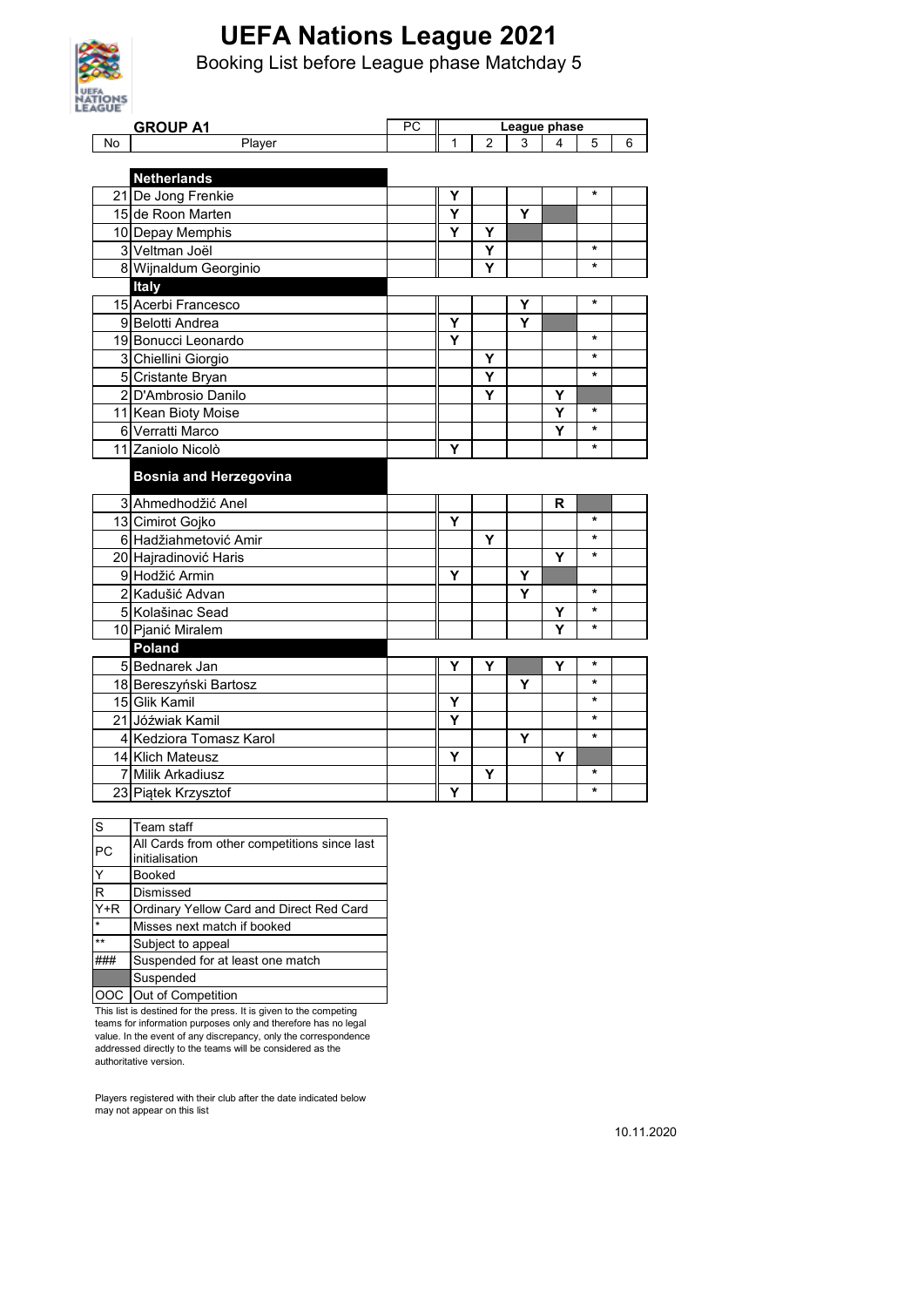

Booking List before League phase Matchday 5

| <b>AGUE</b> |                              |    |             |                |              |   |         |   |
|-------------|------------------------------|----|-------------|----------------|--------------|---|---------|---|
|             | <b>GROUP A2</b>              | PC |             |                | League phase |   |         |   |
| No          | Player                       |    | 1           | $\overline{2}$ | 3            | 4 | 5       | 6 |
|             |                              |    |             |                |              |   |         |   |
|             | <b>England</b>               |    |             |                |              |   |         |   |
|             | Gomez Joseph                 |    | Υ           |                |              |   | $\star$ |   |
|             | Henderson Jordan             |    |             |                |              | Y | $\star$ |   |
|             | James Reece                  |    |             |                |              | R |         |   |
|             | Maguire Jacob Harry          |    |             |                |              | R |         |   |
|             | Phillips Kalvin              |    |             |                |              | Y | $\star$ |   |
|             | Rice Declan                  |    |             |                | Υ            |   | $\star$ |   |
|             | Walker Kyle                  |    | R           |                |              |   |         |   |
|             | <b>Belgium</b>               |    |             |                |              |   |         |   |
|             | 15 Meunier Thomas            |    |             |                | Υ            |   | *       |   |
|             | 8 Tielemans Youri            |    | Y           |                |              |   | $\star$ |   |
|             | 6 Witsel Axel                |    |             |                |              | Υ | $\star$ |   |
|             |                              |    |             |                |              |   |         |   |
|             | <b>Denmark</b>               |    |             |                |              |   |         |   |
|             | 9 Braithwaite Martin         |    |             | Υ              |              |   | $\star$ |   |
|             | 6 Christensen Andreas        |    |             |                |              | Y | $\star$ |   |
|             | 23 Hojbjerg Pierre-Emile     |    | Y           |                |              | Y |         |   |
|             | 7 Skov Robert                |    | Y           |                |              |   | $\star$ |   |
|             | Iceland                      |    |             |                |              |   |         |   |
|             | 22 Bodvarsson Jon Dadi       |    |             |                | Υ            |   | $\star$ |   |
|             | 14 Hermannsson Hjørtur       |    |             | Y              |              |   | $\star$ |   |
|             | 5 Ingason Sverrir Ingi       |    | $\mathbf R$ |                |              |   |         |   |
|             | 18 Magnusson Hordur Bjorgvin |    |             |                | Υ            |   | $\star$ |   |

| S       | Team staff                                   |
|---------|----------------------------------------------|
| PC      | All Cards from other competitions since last |
|         | initialisation                               |
| Y       | <b>Booked</b>                                |
| R       | Dismissed                                    |
| $Y+R$   | Ordinary Yellow Card and Direct Red Card     |
| $\star$ | Misses next match if booked                  |
| $**$    | Subject to appeal                            |
|         | Suspended for at least one match             |
|         | Suspended                                    |
|         | Out of Competition                           |

This list is destined for the press. It is given to the competing teams for information purposes only and therefore has no legal value. In the event of any discrepancy, only the correspondence addressed directly to the teams will be considered as the authoritative version.

Players registered with their club after the date indicated below may not appear on this list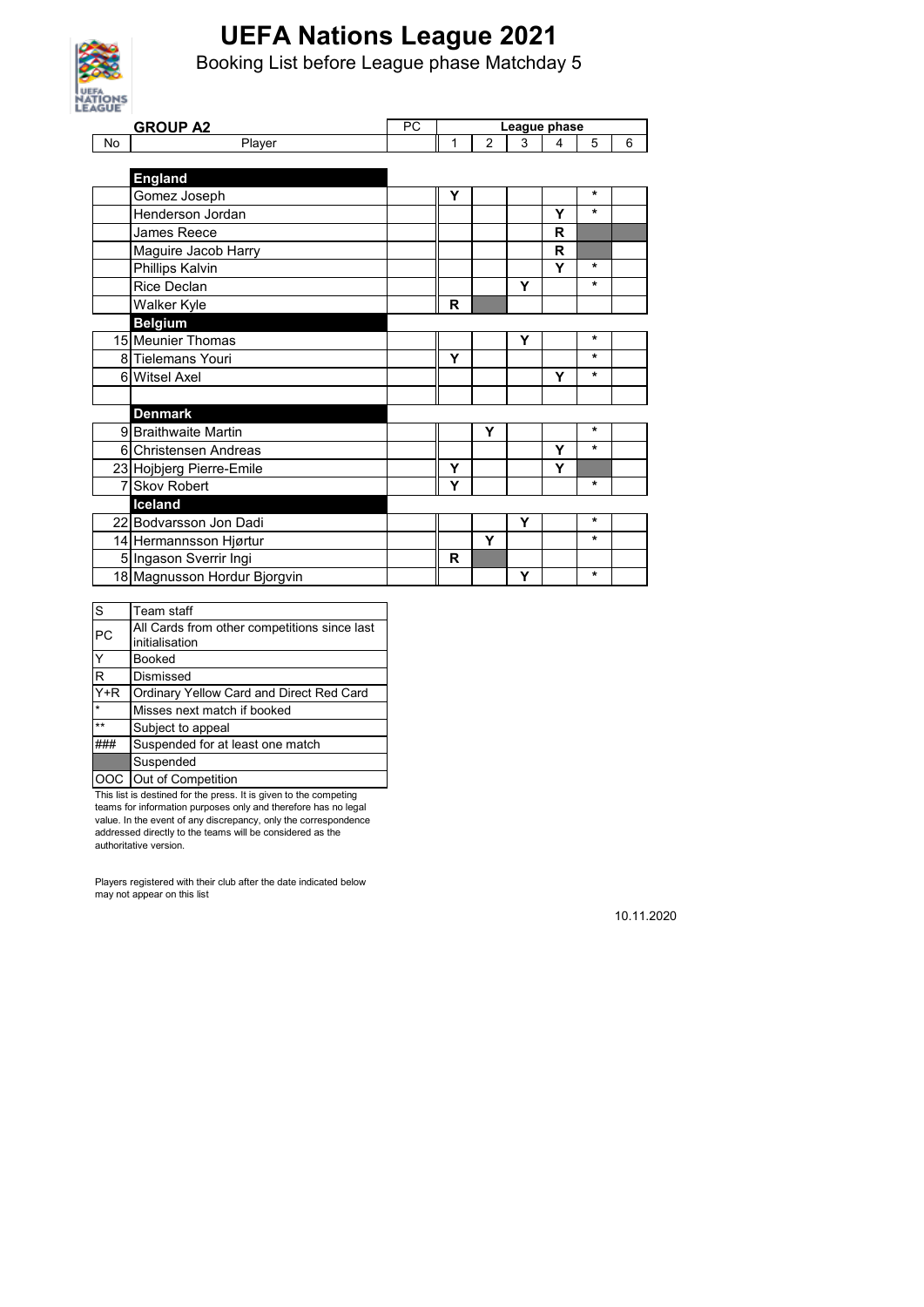

Booking List before League phase Matchday 5

| AGUE |                                  |    |              |                |   |   |         |   |
|------|----------------------------------|----|--------------|----------------|---|---|---------|---|
| No   | <b>GROUP A3</b>                  | PC | League phase |                |   |   |         |   |
|      | Player                           |    | 1            | $\overline{2}$ | 3 | 4 | 5       | 6 |
|      | Portugal                         |    |              |                |   |   |         |   |
|      | 11 Borges Fernandes Bruno Miguel |    |              |                |   | Υ | *       |   |
|      | 4 Dias Rúben                     |    |              |                | Y |   | $\star$ |   |
|      | 23 Félix Sequeira João           |    |              | Y              |   |   | $\star$ |   |
|      | 5 Guerreiro Raphael              |    |              | Ý              |   |   | *       |   |
|      | 21 Teixeira Silva Diogo José     |    |              |                |   | Y | *       |   |
|      | <b>France</b>                    |    |              |                |   |   |         |   |
|      | 17 Digne Lucas                   |    |              |                |   | Υ | *       |   |
|      | 13 Kanté N'Golo                  |    |              | Y              |   |   | $\star$ |   |
|      | 5 Lenglet Clément                |    |              | Ý              |   |   | $\star$ |   |
|      | 15 Nzonzi Steven                 |    |              | Υ              |   |   | *       |   |
|      | 6 Pogba Paul Labile              |    |              |                |   | Υ | *       |   |
|      | 18 Upamecano Dayot               |    | Y            |                |   |   | $\star$ |   |
|      | Sweden                           |    |              |                |   |   |         |   |
|      | S Andersson Jan                  |    |              | Y              |   | Υ | *       |   |
|      | 9 Berg Bengt Erik Markus         |    |              |                |   | Ÿ | $\star$ |   |
|      | 8 Ekdal Albin                    |    |              |                |   | Y | $\star$ |   |
|      | 18 Jansson Pontus                |    |              |                |   | Y | $\star$ |   |
|      | <b>7</b> Larsson Sebastian       |    |              |                | Υ |   | *       |   |
|      | 3 Nilsson Lindelöf Victor        |    | Υ            |                |   |   | $\star$ |   |
|      | 20 Olsson Mats Kristoffer        |    |              |                |   | Y | *       |   |
|      | 13 Svensson Gustav               |    |              | R              |   |   |         |   |
|      | S Wettergren Peter               |    |              |                |   | Y | $\star$ |   |
|      | Croatia                          |    |              |                |   |   |         |   |
|      | 3 Barišić Borna                  |    | Υ            |                |   |   | *       |   |
|      | 11 Brozović Marcelo              |    |              | Υ              | Y |   |         |   |
|      | 5 Caleta-Car Duje                |    |              | Ý              |   |   | $\star$ |   |
|      | 16 Jedvaj Tin                    |    | *<br>Υ       |                |   |   |         |   |
|      | 8 Kovačić Mateo                  |    |              |                | Y |   | *       |   |
|      | 6 Lovren Dejan                   |    |              | Υ              |   | Υ |         |   |
|      | 2 Uremović Filip                 |    |              |                |   | Y | *       |   |
|      | 13 Vlašić Nikola                 |    |              |                |   | Ý | $\star$ |   |

| S     | Team staff                                   |
|-------|----------------------------------------------|
| PC    | All Cards from other competitions since last |
|       | initialisation                               |
| Y     | <b>Booked</b>                                |
| R     | Dismissed                                    |
| $Y+R$ | Ordinary Yellow Card and Direct Red Card     |
| ÷     | Misses next match if booked                  |
| $**$  | Subject to appeal                            |
|       | Suspended for at least one match             |
|       | Suspended                                    |
| OOC.  | Out of Competition                           |

This list is destined for the press. It is given to the competing teams for information purposes only and therefore has no legal value. In the event of any discrepancy, only the correspondence addressed directly to the teams will be considered as the authoritative version.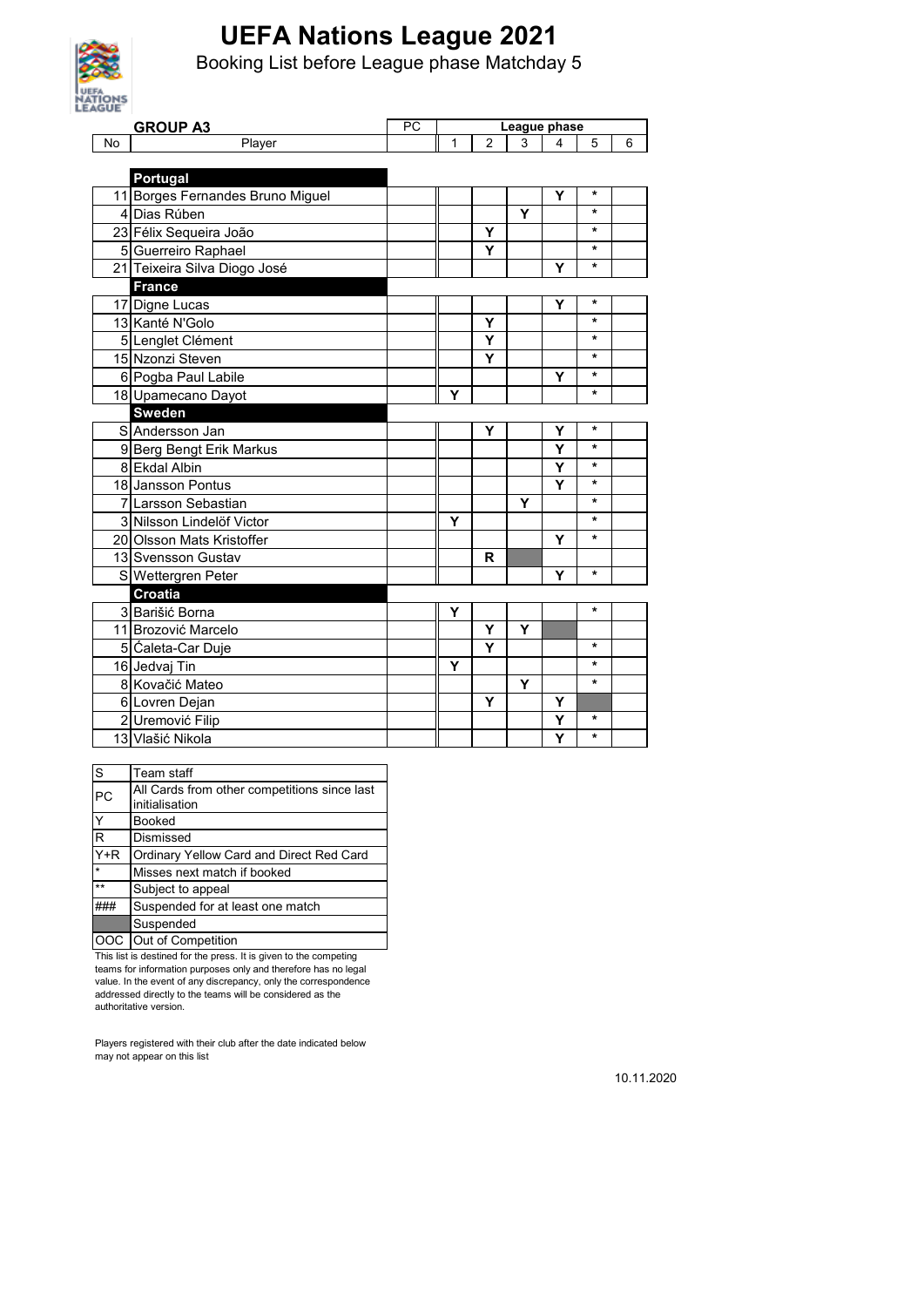

Booking List before League phase Matchday 5

| <b>AGUE</b> |                               |    |              |                |   |   |         |   |  |
|-------------|-------------------------------|----|--------------|----------------|---|---|---------|---|--|
|             | <b>GROUP A4</b>               | PC | League phase |                |   |   |         |   |  |
| No          | Player                        |    | 1            | $\overline{2}$ | 3 | 4 | 5       | 6 |  |
|             |                               |    |              |                |   |   |         |   |  |
|             | <b>Switzerland</b>            |    |              |                |   |   | $\star$ |   |  |
|             | 4 Elvedi Nico                 |    | Y            |                |   |   | $\star$ |   |  |
|             | 8 Freuler Remo                |    |              |                | Y |   | *       |   |  |
|             | 19 Gavranović Mario           |    |              |                |   | Y |         |   |  |
|             | 22 Schär Fabian               |    |              |                | Y | R |         |   |  |
|             | <b>Steffen Renato</b>         |    | Y            | Y              |   |   |         |   |  |
|             | 10 Xhaka Granit               |    |              |                |   | Y | *       |   |  |
|             | <b>Spain</b>                  |    |              |                |   |   |         |   |  |
|             | 16 Hernández Cascante Rodrigo |    |              | Y              |   |   | *       |   |  |
|             | 6 Merino Zazón Mikel          |    |              |                | Y |   | *       |   |  |
|             |                               |    |              |                |   |   |         |   |  |
|             |                               |    |              |                |   |   |         |   |  |
|             | <b>Ukraine</b>                |    |              |                |   |   |         |   |  |
|             | 20 Kovalenko Viktor           |    |              | Υ              |   |   | *       |   |  |
|             | 8 Malinovskyi Ruslan          |    |              | Y              | Y |   |         |   |  |
|             | 18 Tymchyk Oleksandr          |    | Υ            |                |   |   | *       |   |  |
|             |                               |    |              |                |   |   |         |   |  |
|             | Germany                       |    |              |                |   |   |         |   |  |
|             | 7 Draxler Julian              |    |              | Y              |   |   | *       |   |  |
|             | 4 Ginter Matthias             |    |              |                | Y |   | $\star$ |   |  |
|             | 23 Gosens Robin               |    |              |                |   | Υ | $\star$ |   |  |
|             | 8 Kroos Toni                  |    |              |                | Y | Y |         |   |  |
|             | 16 Rüdiger Antonio            |    |              |                |   | Y | *       |   |  |
|             | 15 Süle Niklas                |    |              | Υ              |   |   | *       |   |  |

| S                 | Team staff                                   |
|-------------------|----------------------------------------------|
| <b>PC</b>         | All Cards from other competitions since last |
|                   | initialisation                               |
| Y                 | <b>Booked</b>                                |
| $\mathsf{R}$      | Dismissed                                    |
| $\overline{Y}$ +R | Ordinary Yellow Card and Direct Red Card     |
| $\star$           | Misses next match if booked                  |
| $\star\star$      | Subject to appeal                            |
|                   | Suspended for at least one match             |
|                   | Suspended                                    |
|                   | Out of Competition                           |

This list is destined for the press. It is given to the competing teams for information purposes only and therefore has no legal value. In the event of any discrepancy, only the correspondence addressed directly to the teams will be considered as the authoritative version.

Players registered with their club after the date indicated below may not appear on this list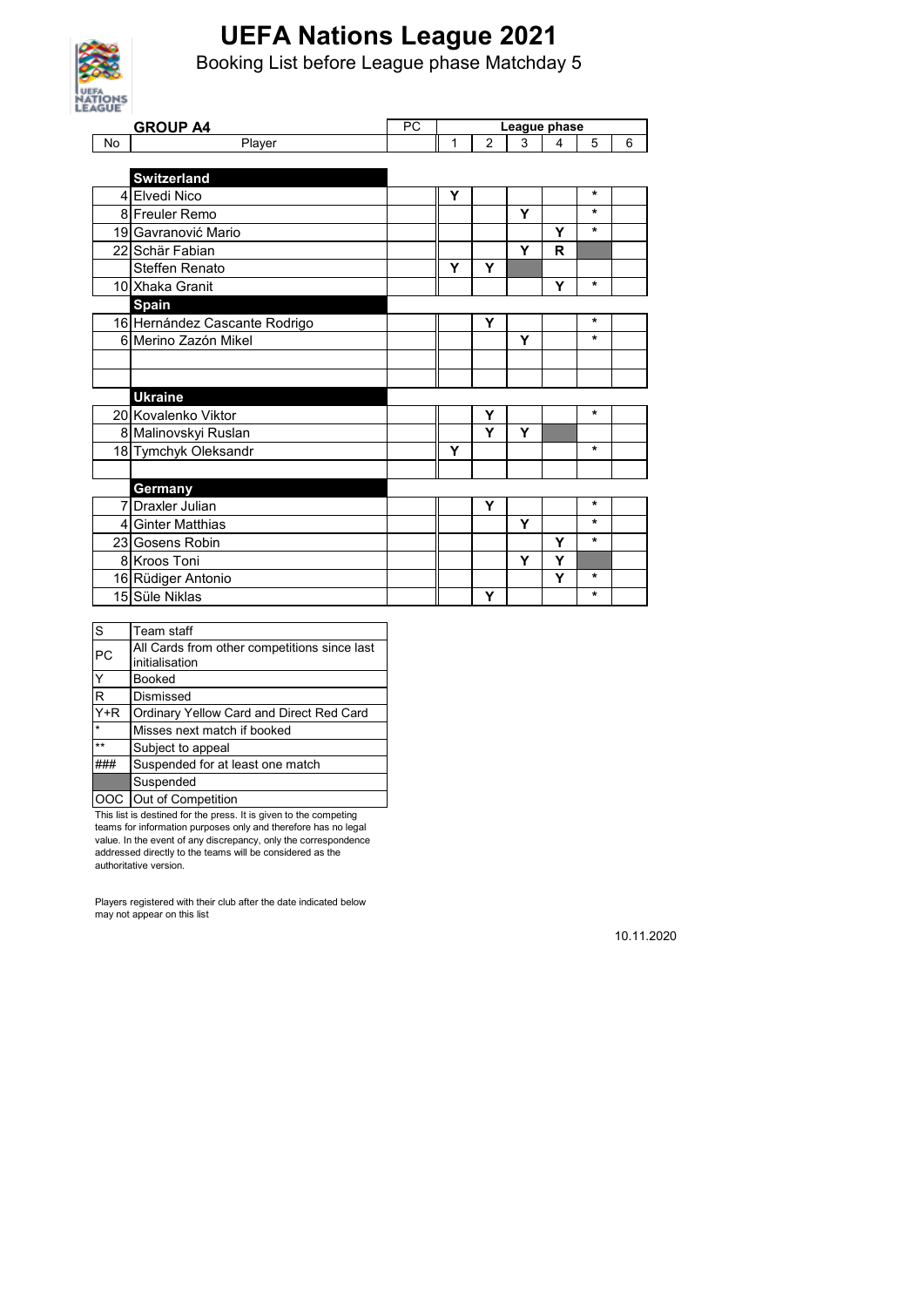

Booking List before League phase Matchday 5

| AGUE      |                              |    |              |                |   |   |         |   |
|-----------|------------------------------|----|--------------|----------------|---|---|---------|---|
|           | <b>GROUP B1</b>              | PC | League phase |                |   |   |         |   |
| <b>No</b> | Player                       |    | 1            | $\overline{2}$ | 3 | 4 | 5       | 6 |
|           |                              |    |              |                |   |   |         |   |
|           | <b>Austria</b>               |    |              |                |   |   |         |   |
|           | 8 Alaba David                |    |              |                |   | Υ | $\star$ |   |
|           | 19 Baumgartner Christoph     |    |              |                |   | Ý | $\star$ |   |
|           | 3 Dragović Aleksandar        |    | Υ            |                |   |   | $\star$ |   |
|           | 11 Gregoritsch Michael       |    |              |                |   | Υ | $\star$ |   |
|           | 4 Hinteregger Martin         |    |              |                |   | Y | $\star$ |   |
|           | S Kristl Thomas              |    |              |                |   | Y | $\star$ |   |
|           | 21 Lainer Stefan             |    | Y            |                |   |   | $\star$ |   |
|           | 23 Schlager Xaver            |    |              |                | Y |   | *       |   |
|           | <b>Norway</b>                |    |              |                |   |   |         |   |
|           | 11 El Younossi Mohamed       | R  |              |                |   | Υ | $\star$ |   |
|           | 14 Elabdellaoui Omar         |    |              |                | Y |   | $\star$ |   |
|           | 23 Haaland Erling            |    | Y            |                |   |   | $\star$ |   |
|           | 7 King Joshua Christian Kojo |    |              |                |   | Y | $\star$ |   |
|           | 17 Linnes Martin             |    | Y            |                |   |   | *       |   |
|           | 2 Meling Birger              |    |              | Υ              |   |   | *       |   |
|           | 21 Normann Mathias Antonsen  |    | Υ            |                |   |   | *       |   |
|           | 9 Sørloth Alexander          |    | Ý            |                |   |   | *       |   |
|           | <b>Northern Ireland</b>      |    |              |                |   |   |         |   |
|           | 22 Ballard Daniel            |    |              | Y              |   |   | *       |   |
|           | 20 Cathcart Craig            |    |              | Y              |   |   | *       |   |
|           | 13 Evans Corry               |    | Y            |                |   |   | *       |   |
|           | 21 Magennis Joshua           |    | R            |                |   |   |         |   |
|           | 2 McLaughlin Connor          |    |              |                | Υ |   | *       |   |
|           | S Nicholl James              |    | Y            |                |   |   | *       |   |
|           | 15 Thompson Jordan           |    |              |                | Y |   | *       |   |
|           | Romania                      |    |              |                |   |   |         |   |
|           | 11 Bancu Nicusor Silviu      |    |              |                | Y |   | *       |   |
|           | 15 Burca Andonie Andrei      |    |              | Υ              |   | Υ |         |   |
|           | 17 Deac Ciprian Ioan         |    |              |                |   | Y | *       |   |
|           | 21 Grigore Dragoş            |    |              | Υ              |   |   | *       |   |
|           | 14 Hagi lanis                |    | Y            |                |   |   | *       |   |
|           | 8 Nistor Dan Nicolae         |    | Y            |                |   |   | *       |   |
|           | 23 Stanciu Nicolae Claudiu   |    |              | Y              |   |   | *       |   |

| S            | Team staff                                   |
|--------------|----------------------------------------------|
| <b>PC</b>    | All Cards from other competitions since last |
|              | initialisation                               |
| Y            | <b>Booked</b>                                |
| R            | Dismissed                                    |
| $Y+R$        | Ordinary Yellow Card and Direct Red Card     |
| $\star$      | Misses next match if booked                  |
| $\star\star$ | Subject to appeal                            |
|              | Suspended for at least one match             |
|              | Suspended                                    |
| OOC.         | Out of Competition                           |

This list is destined for the press. It is given to the competing

teams for information purposes only and therefore has no legal value. In the event of any discrepancy, only the correspondence addressed directly to the teams will be considered as the authoritative version.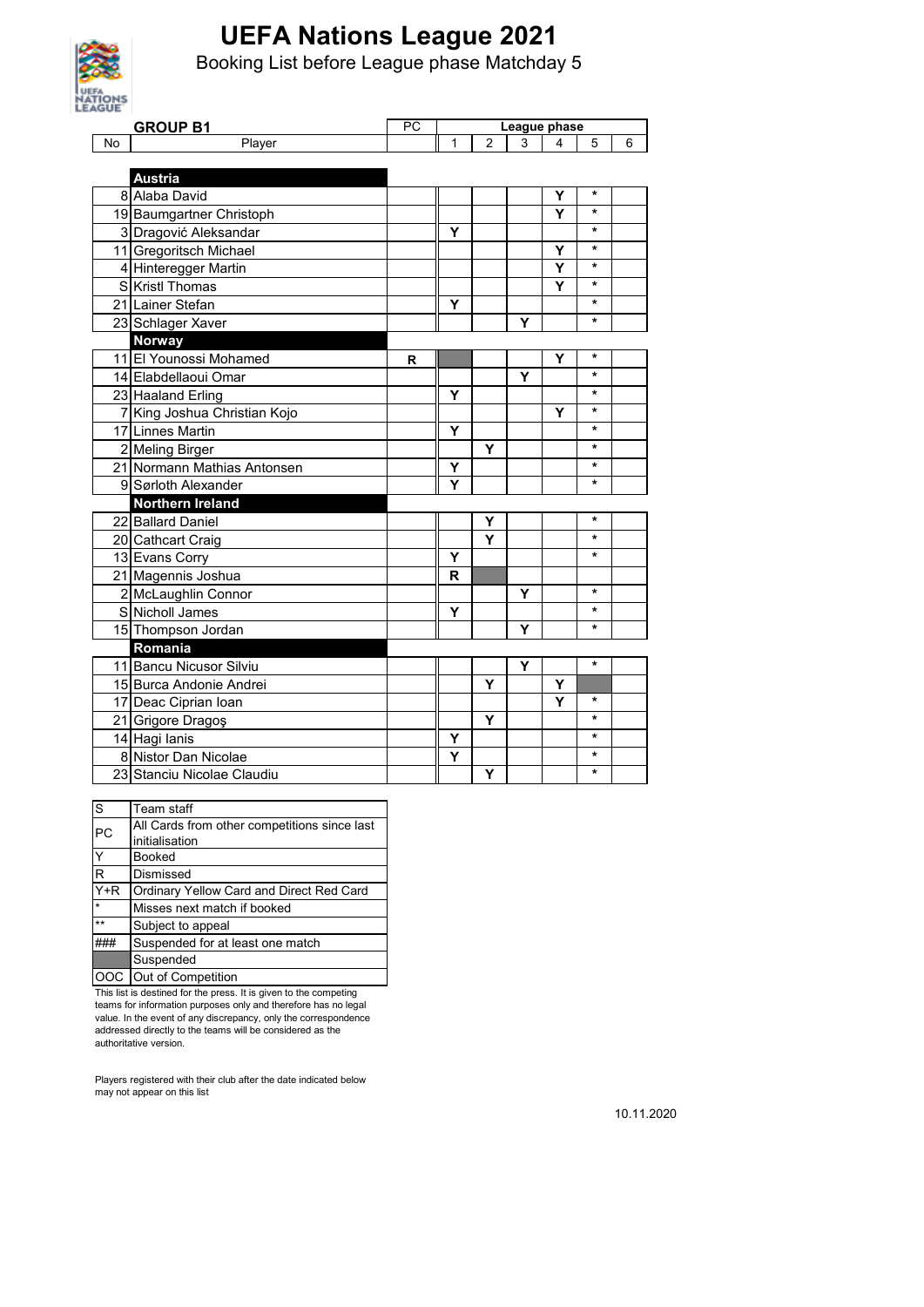

Booking List before League phase Matchday 5

| AGUE |                           | PC | League phase |                |   |   |         |   |
|------|---------------------------|----|--------------|----------------|---|---|---------|---|
| No   | <b>GROUP B2</b><br>Player |    | 1            | $\overline{2}$ | 3 | 4 | 5       | 6 |
|      |                           |    |              |                |   |   |         |   |
|      | <b>Czech Republic</b>     |    |              |                |   |   |         |   |
|      | 18 Bořil Jan              |    |              |                |   | Y | $\ast$  |   |
|      | 5 Coufal Vladimir         |    |              |                | Ý |   | $\star$ |   |
|      | 8 Darida Vladimir         |    | Y            |                |   |   | *       |   |
|      | 6 Janos Adam              |    |              | Y              |   |   | $\star$ |   |
|      | 14 Malinský Tomáš         |    |              | Υ              |   |   | $\star$ |   |
|      | 12 Masopust Lukáš         |    |              |                | Y |   | $\star$ |   |
|      | <b>Scotland</b>           |    |              |                |   |   |         |   |
|      | 18 Armstrong Stuart       |    |              | Y              |   |   | $\star$ |   |
|      | 9 Dykes Lyndon            |    |              |                | Y | Y |         |   |
|      | 7 Forrest James           |    | Y            |                |   |   | $\star$ |   |
|      | 1 Marshall David          |    |              |                |   | Y | $\star$ |   |
|      | 11 McBurnie Oliver        |    |              |                | Y |   | $\star$ |   |
|      | 5 Mckenna Scott           |    |              | Υ              |   |   | *       |   |
|      | 22 Palmer Liam            |    |              | Y              |   |   | $\star$ |   |
|      | Slovakia                  |    |              |                |   |   |         |   |
|      | 21 Bero Matúš             |    |              | Y              |   |   | $\star$ |   |
|      | 9 Boženík Róbert          |    | Y            |                |   |   | $\star$ |   |
|      | 8 Duda Ondrej             |    |              |                |   | Υ | $\star$ |   |
|      | 5 Gyömbér Norbert         |    | Y            |                |   |   | *       |   |
|      | 17 Hamsik Marek           |    |              |                | Y |   | $\star$ |   |
|      | 7 Haraslín Lukáš          |    |              |                | Υ |   | $\star$ |   |
|      | 19 Kucka Juraj            |    | Y            |                | Υ |   |         |   |
|      | <b>Israel</b>             |    |              |                |   |   |         |   |
|      | 16 Abu Fani Mohammad      |    |              |                | Y |   | *       |   |
|      | 2 Dasa Eliezer            |    |              |                | Y |   | $\star$ |   |
|      | 5 Dgani Orel              |    |              |                |   | Y | *       |   |
|      | 22 Golasa Eyal            |    |              |                | Y |   | $\star$ |   |
|      | 3 Menachem Sun            |    |              |                | Ý |   | $\star$ |   |
|      | 8 Peretz Dor              |    | Y            | Υ              |   |   |         |   |
|      | 7 Zahavi Eran             |    |              | Ý              |   |   | $\star$ |   |

| S                 | Team staff                                   |
|-------------------|----------------------------------------------|
| <b>PC</b>         | All Cards from other competitions since last |
|                   | initialisation                               |
| Ý                 | <b>Booked</b>                                |
| R                 | Dismissed                                    |
| $\overline{Y}$ +R | Ordinary Yellow Card and Direct Red Card     |
| $\star$           | Misses next match if booked                  |
| $**$              | Subject to appeal                            |
|                   | Suspended for at least one match             |
|                   | Suspended                                    |
|                   | OOC Out of Competition                       |

This list is destined for the press. It is given to the competing teams for information purposes only and therefore has no legal value. In the event of any discrepancy, only the correspondence addressed directly to the teams will be considered as the authoritative version.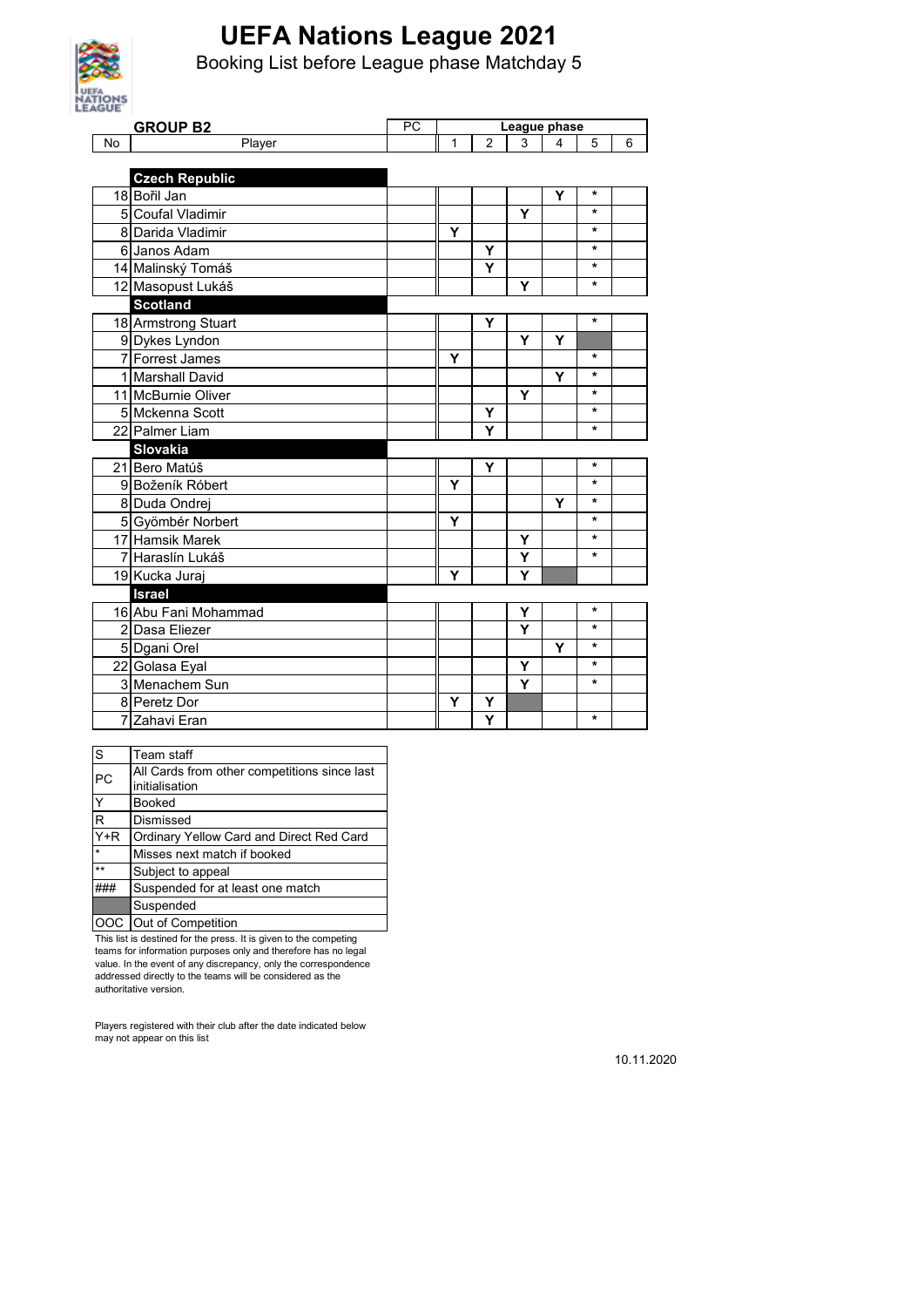

Booking List before League phase Matchday 5

| <b>AGUE</b> |                        |    |              |                |   |   |         |   |
|-------------|------------------------|----|--------------|----------------|---|---|---------|---|
|             | <b>GROUP B3</b>        | PC | League phase |                |   |   |         |   |
| <b>No</b>   | Player                 |    | 1            | $\overline{2}$ | 3 | 4 | 5       | 6 |
|             |                        |    |              |                |   |   |         |   |
|             | <b>Russia</b>          |    |              |                |   |   |         |   |
|             | S Cherchesov Stanislav |    | Υ            |                |   |   | $\star$ |   |
|             | 13 Kudryashov Fedor    |    |              |                |   | Y | $\star$ |   |
|             | 7 Ozdoev Magomed       |    |              |                |   | Y | *       |   |
|             | 5 Semenov Andrei       |    |              |                | Υ |   | *       |   |
|             | 11 Zobnin Roman        |    |              | Y              |   |   | $\star$ |   |
|             | Serbia                 |    |              |                |   |   |         |   |
|             | 11 Kolarov Aleksandar  |    |              | R              |   | Υ | $\star$ |   |
|             | 17 Kostić Filip        |    |              | Υ              |   |   | *       |   |
|             | 16 Lukić Saša          |    |              |                | Y |   | ٠       |   |
|             | 19 Maksimovic Nikola   |    | Y            |                |   |   | $\star$ |   |
|             | 13 Mitrovic Stefan     |    |              |                |   | Y | ÷       |   |
|             | 9 Mitrovic Aleksandar  |    |              |                |   | Y | $\star$ |   |
|             | 3 Mladenović Filip     |    |              |                | Υ |   | $\star$ |   |
|             | 2 Pavlović Strahinja   |    | Y            |                | Ý |   |         |   |
|             | 10 Tadić Dušan         |    |              | Y              |   |   | $\star$ |   |
|             | S Tumbakovic Ljubisa   |    |              |                |   |   |         |   |
|             | <b>Turkey</b>          |    |              |                |   |   |         |   |
|             | 10 Calhanoglu Hakan    |    |              |                | Y |   | $\star$ |   |
|             | 22 Kabak Ozan Muhammed |    |              | Ÿ              | Y |   |         |   |
|             | 21 Kahveci İrfan Can   |    | Y            |                |   |   | $\star$ |   |
|             | 14 Tekdemir Mahmut     |    |              |                | Y |   | *       |   |
|             | 7 Ünder Cengiz         |    |              |                | Y |   | $\star$ |   |
|             | 11 Yazici Yusuf        |    |              | Y              |   |   | $\star$ |   |
|             | 17 Yilmaz Burak        |    | Y            |                |   | R |         |   |
|             | 5 Yokuşlu Okay         |    |              |                |   | Y | $\ast$  |   |
|             | <b>Hungary</b>         |    |              |                |   |   |         |   |
|             | 15 Botka Endre         |    |              |                |   | Y | $\star$ |   |
|             | 5 Fiola Attila         |    | Y            |                |   | Y |         |   |
|             | 16 Gazdag Dániel       |    |              |                | Υ |   | $\star$ |   |
|             | 13 Kalmár Zsolt        |    |              |                | Y |   | $\star$ |   |
|             | 2 Lang Ádám            |    | Υ            |                |   |   | $\star$ |   |
|             | 8 Nagy Ádám            |    |              |                | Y |   | $\star$ |   |
|             | 18 Sigér Dávid         |    | Y            | Y              |   |   |         |   |
|             | 4 Szalai Attila Árpád  |    |              |                | Υ | Y |         |   |

| S                 | Team staff                                   |
|-------------------|----------------------------------------------|
| PC                | All Cards from other competitions since last |
|                   | initialisation                               |
| Y                 | <b>Booked</b>                                |
| R                 | Dismissed                                    |
| $\overline{Y}$ +R | Ordinary Yellow Card and Direct Red Card     |
| ÷                 | Misses next match if booked                  |
| $**$              | Subject to appeal                            |
|                   | Suspended for at least one match             |
|                   | Suspended                                    |
| OOC.              | Out of Competition                           |

This list is destined for the press. It is given to the competing teams for information purposes only and therefore has no legal value. In the event of any discrepancy, only the correspondence addressed directly to the teams will be considered as the authoritative version.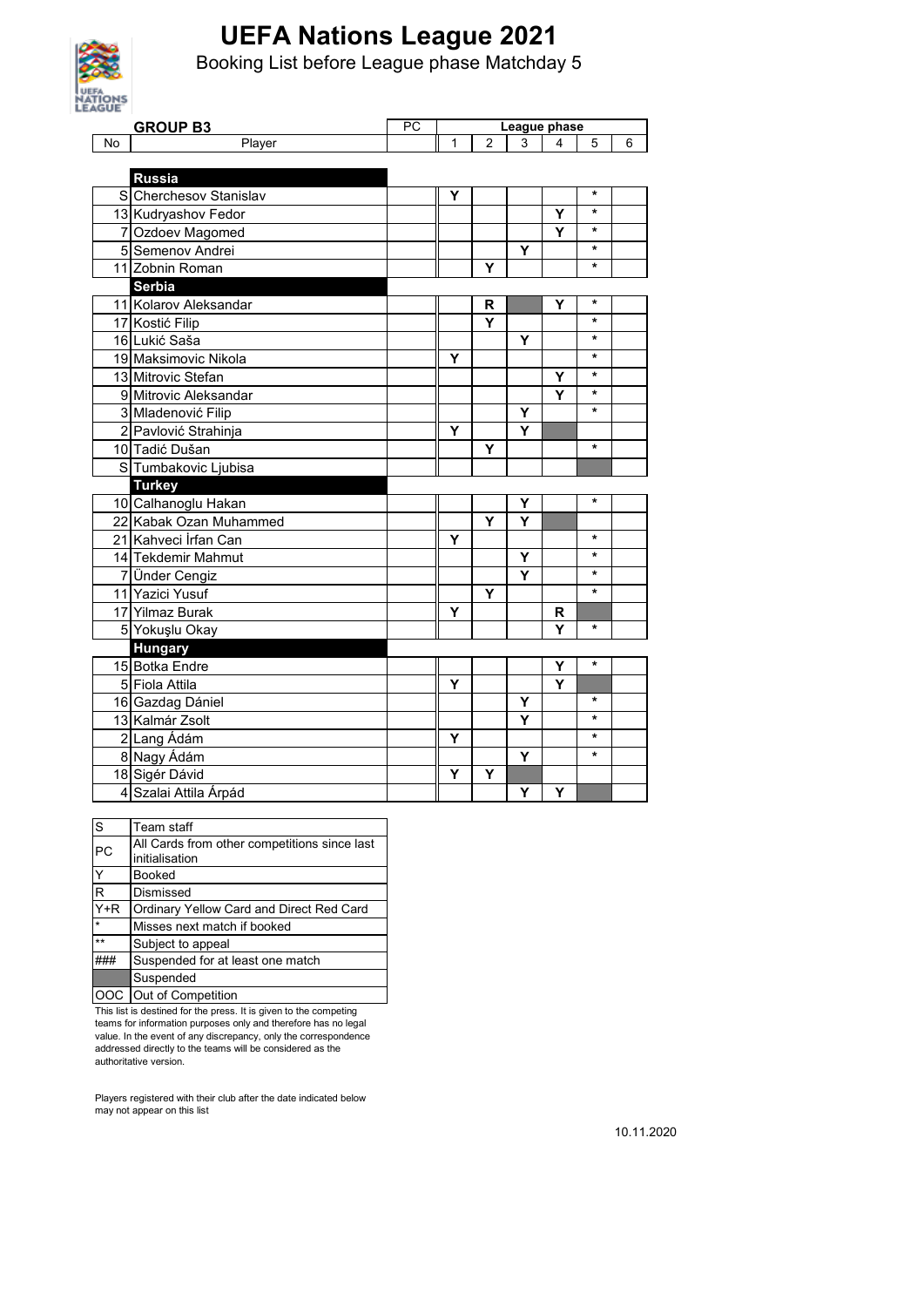

Booking List before League phase Matchday 5

| <b>AGUE</b> |                              |    |              |                |              |   |         |   |
|-------------|------------------------------|----|--------------|----------------|--------------|---|---------|---|
|             | <b>GROUP B4</b>              | PC | League phase |                |              |   |         |   |
| <b>No</b>   | Player                       |    | 1            | $\overline{2}$ | 3            | 4 | 5       | 6 |
|             |                              |    |              |                |              |   |         |   |
|             | <b>Wales</b>                 |    |              |                |              |   |         |   |
|             | 4 Davies Ben                 |    |              |                |              | Y | *       |   |
|             | 20 James Daniel              |    |              |                |              | Y | $\star$ |   |
|             | 13 Moore Kieffer             |    | Υ            |                | Y            |   |         |   |
|             | 16 Morrell Joseff            |    | Y            |                | Y            |   |         |   |
|             | S Page Robert                |    |              |                | Y            |   | $\star$ |   |
|             | 14 Roberts Connor            |    | Y            |                |              |   | $\star$ |   |
|             | 19 Smith Matthew             |    |              | Y              |              |   | $\star$ |   |
|             | 3 Williams Neco              |    |              | Y              |              |   | $\star$ |   |
|             | 8 Williams Jonathan          |    |              |                |              | Υ | $\star$ |   |
|             | 7 Wilson Harry               |    | Y            |                |              | Y |         |   |
|             | <b>Finland</b>               |    |              |                |              |   |         |   |
|             | 9 Jensen Fredrik             |    |              |                |              | Y | *       |   |
|             | 15 O'Shaughnessy Daniel      |    |              | Y              |              |   | $\star$ |   |
|             | 10 Pukki Teemu Eino Antero   |    | Y            |                |              |   | $\star$ |   |
|             | 14 Sparv Tim                 |    | Y            |                |              |   | $\star$ |   |
|             | 15 Väisänen Leo              |    | Y            |                |              |   | $\star$ |   |
|             | <b>Republic of Ireland</b>   |    |              |                |              |   |         |   |
|             | 20 Arter Harry Nicholas      |    |              | Y              |              |   | $\star$ |   |
|             | 20 Christie Cyrus            |    |              |                | Υ            |   | *       |   |
|             | 7 Connolly Aaron Anthony     |    |              |                |              | Y | $\star$ |   |
|             | 11 McClean James             |    |              |                | $\mathsf{R}$ |   |         |   |
|             | 22 Molumby Jayson            |    |              | Y              |              |   | $\star$ |   |
|             | 3 Stevens Enda               |    | Υ            |                |              |   | $\star$ |   |
|             | <b>Bulgaria</b>              |    |              |                |              |   |         |   |
|             | 5 Dimitrov Kristian          |    |              |                |              | Y | *       |   |
|             | 6 Gusmao Neuciano            |    |              |                |              | Y | $\star$ |   |
|             | 12 Karabelyov Yanis Danielov |    |              |                |              | Y | $\star$ |   |
|             | 7 Kostadinov Georgi          |    |              | Υ              |              |   | $\star$ |   |

| S           | Team staff                                   |  |  |  |
|-------------|----------------------------------------------|--|--|--|
| PC          | All Cards from other competitions since last |  |  |  |
|             | initialisation                               |  |  |  |
| Y<br>Booked |                                              |  |  |  |
| R           | Dismissed                                    |  |  |  |
| $Y+R$       | Ordinary Yellow Card and Direct Red Card     |  |  |  |
| $\star$     | Misses next match if booked                  |  |  |  |
| $**$        | Subject to appeal                            |  |  |  |
|             | Suspended for at least one match             |  |  |  |
|             | Suspended                                    |  |  |  |
|             | Out of Competition                           |  |  |  |

This list is destined for the press. It is given to the competing teams for information purposes only and therefore has no legal value. In the event of any discrepancy, only the correspondence addressed directly to the teams will be considered as the authoritative version.

Players registered with their club after the date indicated below may not appear on this list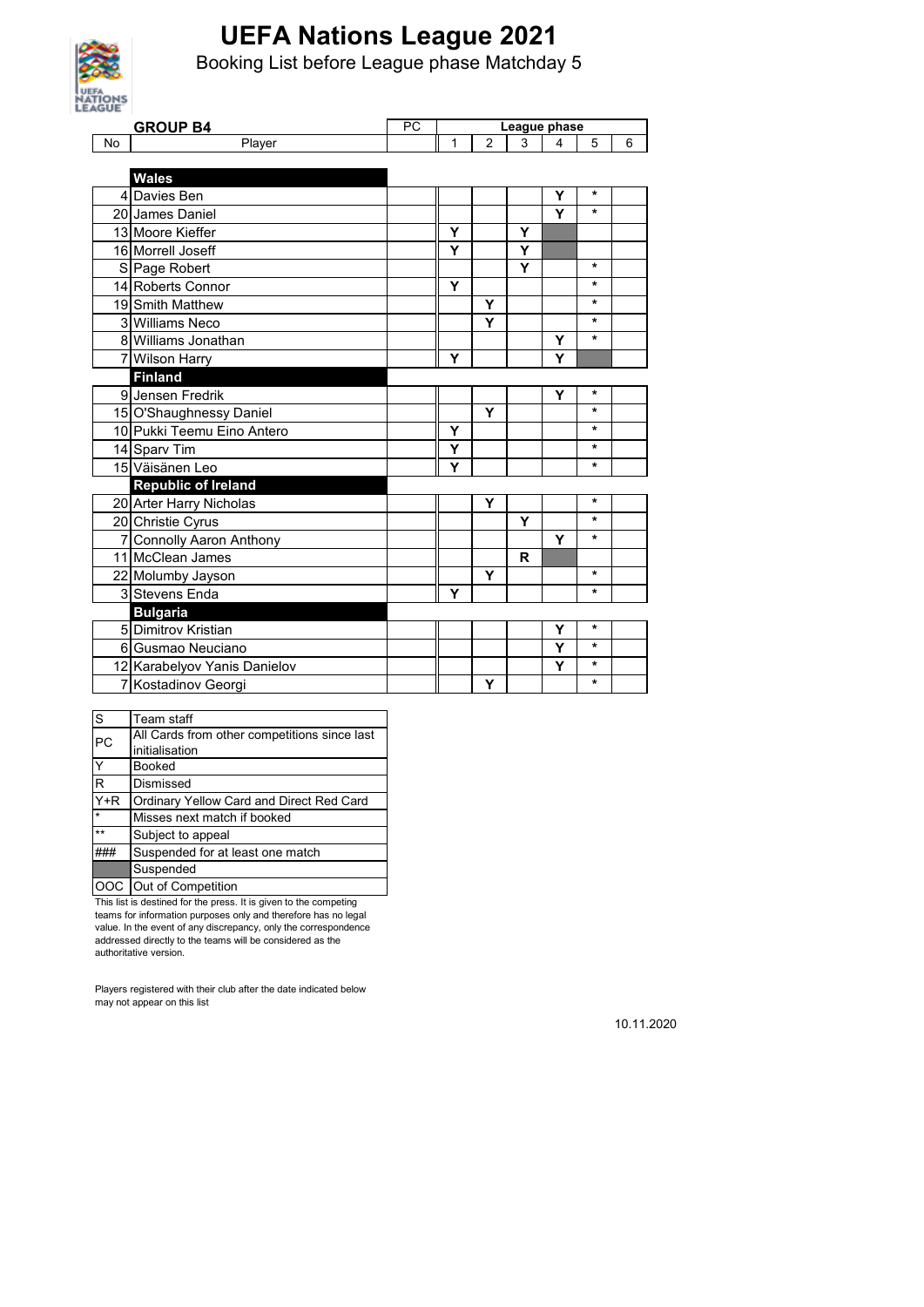

Booking List before League phase Matchday 5

| <b>AGUE</b> |                                  |    |                |                |   |   |         |   |
|-------------|----------------------------------|----|----------------|----------------|---|---|---------|---|
|             | <b>GROUP C1</b>                  | PC | League phase   |                |   |   |         |   |
| No          | Player                           |    | 1              | $\overline{2}$ | 3 | 4 | 5       | 6 |
|             |                                  |    |                |                |   |   |         |   |
|             | Montenegro                       |    |                |                |   |   |         |   |
|             | 8 Bakić Marko                    |    | Υ              |                | Υ |   |         |   |
|             | 21 Boljević Aleksandar           |    | Y              |                | Υ |   |         |   |
|             | S Hadžibegić Faruk               |    |                |                |   | Y | $\star$ |   |
|             | 8 Ivanović Igor                  |    |                |                |   | Υ | $\star$ |   |
|             | 7 Janković Marko                 |    |                |                |   | R |         |   |
|             | 20 Raspopović Momčilo            |    |                | Y              |   | Y |         |   |
|             | 15 Savić Stefan                  |    | Y              | Υ              |   |   |         |   |
|             | 19 Šćekić Aleksandar             |    | Y              |                |   |   | $\star$ |   |
|             | 22 Simić Marko                   |    |                |                |   | R |         |   |
|             | 4 Vukčević Nikola                |    |                |                |   | Υ | *       |   |
|             | <b>Cyprus</b>                    |    |                |                |   |   |         |   |
|             | 7 Antoniou Minas                 |    | Υ              |                |   |   | $\star$ |   |
|             | 18 Artymatas Kostakis            |    |                |                |   | Υ | $\star$ |   |
|             | 15 Ilia Marios                   |    | Y              |                |   |   | $\star$ |   |
|             | 2 Karo Antreas                   |    |                |                |   | Y | $\ast$  |   |
|             | 20 Kastanos Grigoris             |    |                |                | Υ |   | $\star$ |   |
|             | 8 Kyriakou Charalampos           |    |                |                |   | Y | *       |   |
|             | 19 Laifis Konstantinos           |    |                |                |   | Y | $\star$ |   |
|             | 17 Loizou Loizos                 |    |                |                |   | Y | $\star$ |   |
|             | 23 Pittas Ioannis                |    |                |                | Υ |   | $\star$ |   |
|             | 5 Sielis Valentinos              | R  |                | Y              |   |   | $\star$ |   |
|             | 10 Sotiriou Pieros               |    | Υ              |                |   |   | *       |   |
|             | Luxembourg                       |    |                |                |   |   |         |   |
|             | 16 Barreiro Martins Leandro      |    |                |                |   | Υ | $\ast$  |   |
|             | 13 Carlson Dirk                  |    |                | Y              |   |   | $\star$ |   |
|             | 18 Jans Laurent                  |    |                | Y              |   |   | *       |   |
|             | 10 Leal Rodrigues Gouveia Gerson |    |                |                | Y |   | $\star$ |   |
|             | S Leblond Emmanuel               |    |                | Y              |   |   | $\ast$  |   |
|             | 8 Martins Pereira Christopher    |    |                | R              |   |   |         |   |
|             | 5 Selimovic Vahid                |    |                | Υ              | Υ |   |         |   |
|             | 15 Thill Olivier                 |    |                |                |   | R |         |   |
|             | 11 Thill Vincent                 |    |                | Υ              |   |   | $\star$ |   |
|             | Azerbaijan                       |    |                |                |   |   |         |   |
|             | 15 Alaskarov Namik               |    |                |                | Υ |   | *       |   |
|             | 8 Diniyev Joshgun                |    |                |                | Y |   | $\star$ |   |
|             | 10 Emreli Mahir                  |    | R              |                |   |   |         |   |
|             | 2 Garayev Gara                   |    | $\overline{Y}$ |                |   |   | $\star$ |   |
|             | 15 Guseynov Badavi               |    |                | Υ              | Υ |   |         |   |
|             | 13 Huseynov Abbas                |    |                | Y              |   |   | $\star$ |   |
|             | 19 Khalilzade Tamkin             |    | Y              |                |   |   | $\star$ |   |
|             | 18 Krivotsyuk Anton              |    |                | Υ              |   | Y |         |   |
|             | 14 Naghiyev Adil                 |    | Υ              |                |   |   | *       |   |
|             |                                  |    |                |                |   |   |         |   |

| S                | Team staff                                   |
|------------------|----------------------------------------------|
| <b>PC</b>        | All Cards from other competitions since last |
|                  | initialisation                               |
| Υ                | Booked                                       |
| R                | Dismissed                                    |
| $\overline{Y+R}$ | Ordinary Yellow Card and Direct Red Card     |
| $\star$          | Misses next match if booked                  |
| $***$            | Subject to appeal                            |
|                  | Suspended for at least one match             |
|                  | Suspended                                    |
|                  | Out of Competition                           |

This list is destined for the press. It is given to the competing teams for information purposes only and therefore has no legal value. In the event of any discrepancy, only the correspondence addressed directly to the teams will be considered as the authoritative version.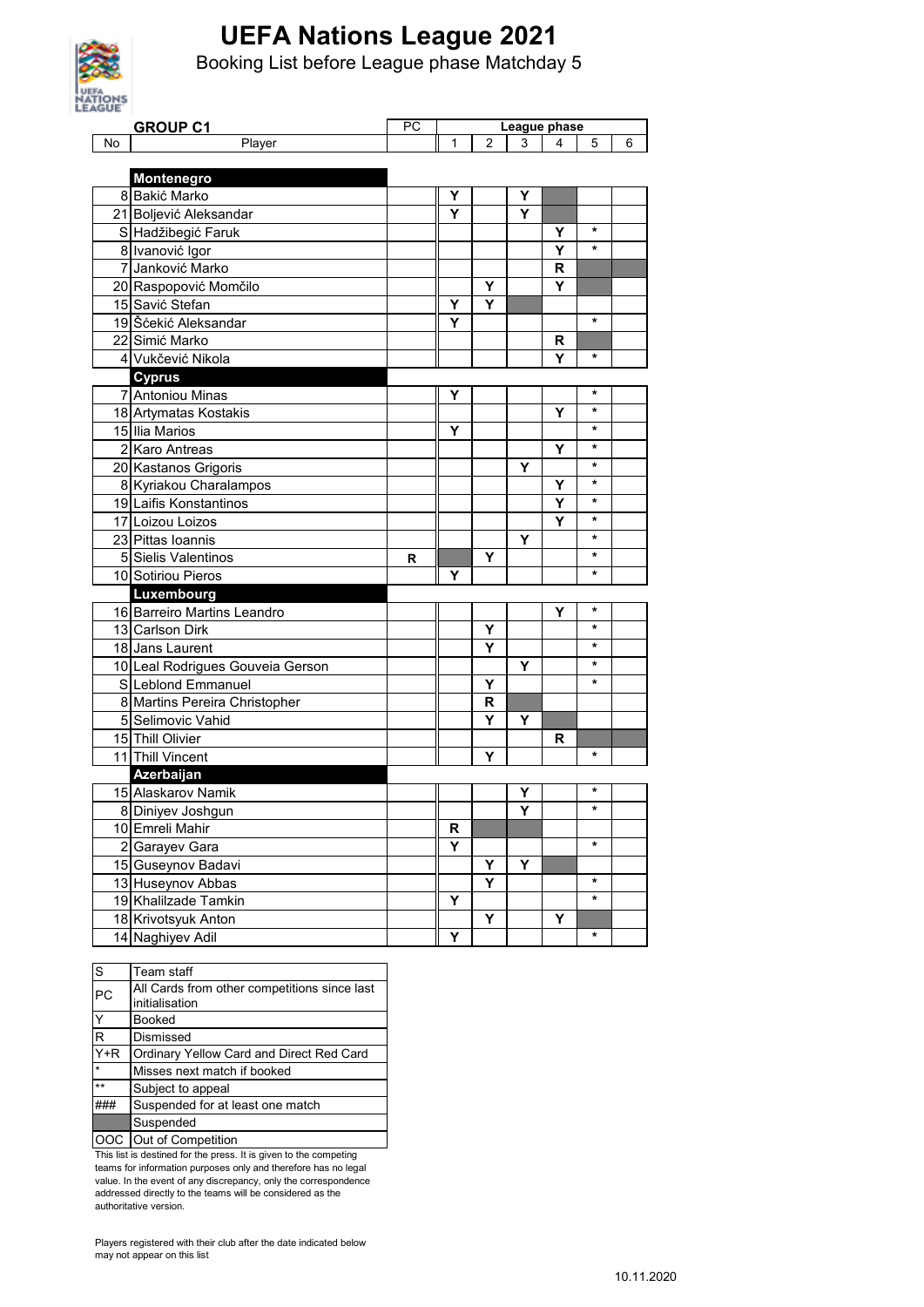

Booking List before League phase Matchday 5

| AGUE      |                                    |    |              |                |   |   |         |   |
|-----------|------------------------------------|----|--------------|----------------|---|---|---------|---|
|           | <b>GROUP C2</b>                    | PC | League phase |                |   |   |         |   |
| <b>No</b> | Player                             |    | 1            | $\overline{2}$ | 3 | 4 | 5       | 6 |
|           |                                    |    |              |                |   |   |         |   |
|           | Georgia                            |    |              |                |   |   |         |   |
|           | 6 Daushvili Murtaz                 |    |              |                | Y | Υ |         |   |
|           | 13 Kacharava Nika                  |    | Y            |                |   |   | $\star$ |   |
|           | 7 Kankava Jaba                     |    | Y            |                | Υ |   |         |   |
|           | 16 Kvekveskiri Nika                |    |              | Y              |   |   | $\star$ |   |
|           | 11 Kvilitaia Giorgi                |    |              | Υ              |   | Y |         |   |
|           | 2 Mali Nikoloz                     |    |              | Υ              |   |   | $\star$ |   |
|           | 22 Navalovskii Georgii             |    |              |                | Y |   | $\star$ |   |
|           | North Macedonia                    |    |              |                |   |   |         |   |
|           | 8 Alioski Ezgjan                   |    | Y            |                |   | Υ |         |   |
|           | 17 Bardi Enis                      |    |              | Υ              | Υ |   |         |   |
|           | 1 Dimitrievski Stole               |    |              |                |   | R |         |   |
|           | 6 Musliu Visar                     |    | Y            | $Y+R$          |   |   |         |   |
|           | 16 Nikolov Boban                   |    |              | Ÿ              |   |   | $\star$ |   |
|           | 13 Ristovski Stefan                |    |              |                | Υ |   | *       |   |
|           | 20 Spirovski Stefan                |    |              |                | Ý |   | *       |   |
|           | <b>Estonia</b>                     |    |              |                |   |   |         |   |
|           | 21 Baranov Nikita                  |    |              |                | Ý |   | $\star$ |   |
|           | 5 Kreida Vladislav                 |    |              |                |   | Υ | $\star$ |   |
|           | 11 Liivak Frank                    |    |              |                |   | Y | $\star$ |   |
|           | 18 Mets Karol                      |    | Y            |                |   |   | *       |   |
|           | 11 Ojamaa Henrik                   |    | Y            |                |   |   | *       |   |
|           | 3 Pikk Artur                       |    |              |                | Υ |   | $\star$ |   |
|           | 7 Tunjov Georgi                    |    |              |                |   | Υ | $\star$ |   |
|           | 10 Zenjov Sergei                   |    | Υ            |                |   |   | *       |   |
|           | <b>Armenia</b>                     |    |              |                |   |   |         |   |
|           | 6 Angulo Mosquera Wbeymar          |    |              | Υ              |   | Υ |         |   |
|           | 9 Babayan Edgar                    |    |              |                | Υ |   | *       |   |
|           | 7 Bayramyan Khoren                 |    |              |                | Y |   | *       |   |
|           | S Caparros Camino Joaquin De Jesus |    | Υ            |                |   |   | *       |   |
|           | 19 Hambardzumyan Hovhannes         |    | Υ            | Y              |   |   |         |   |
|           | 3 Haroyan Varazdat                 |    | Y            |                | Υ |   |         |   |
|           | 13 Hovhannisyan Kamo               |    | Y            |                |   |   | *       |   |
|           | 1 lurchenko David                  |    |              | Υ              |   |   | *       |   |

| S       | Team staff                                   |
|---------|----------------------------------------------|
| PC      | All Cards from other competitions since last |
|         | initialisation                               |
| Ý       | <b>Booked</b>                                |
| R       | Dismissed                                    |
| $Y+R$   | Ordinary Yellow Card and Direct Red Card     |
| $\star$ | Misses next match if booked                  |
| $**$    | Subject to appeal                            |
|         | Suspended for at least one match             |
|         | Suspended                                    |
|         | OOC Out of Competition                       |

This list is destined for the press. It is given to the competing teams for information purposes only and therefore has no legal value. In the event of any discrepancy, only the correspondence addressed directly to the teams will be considered as the authoritative version.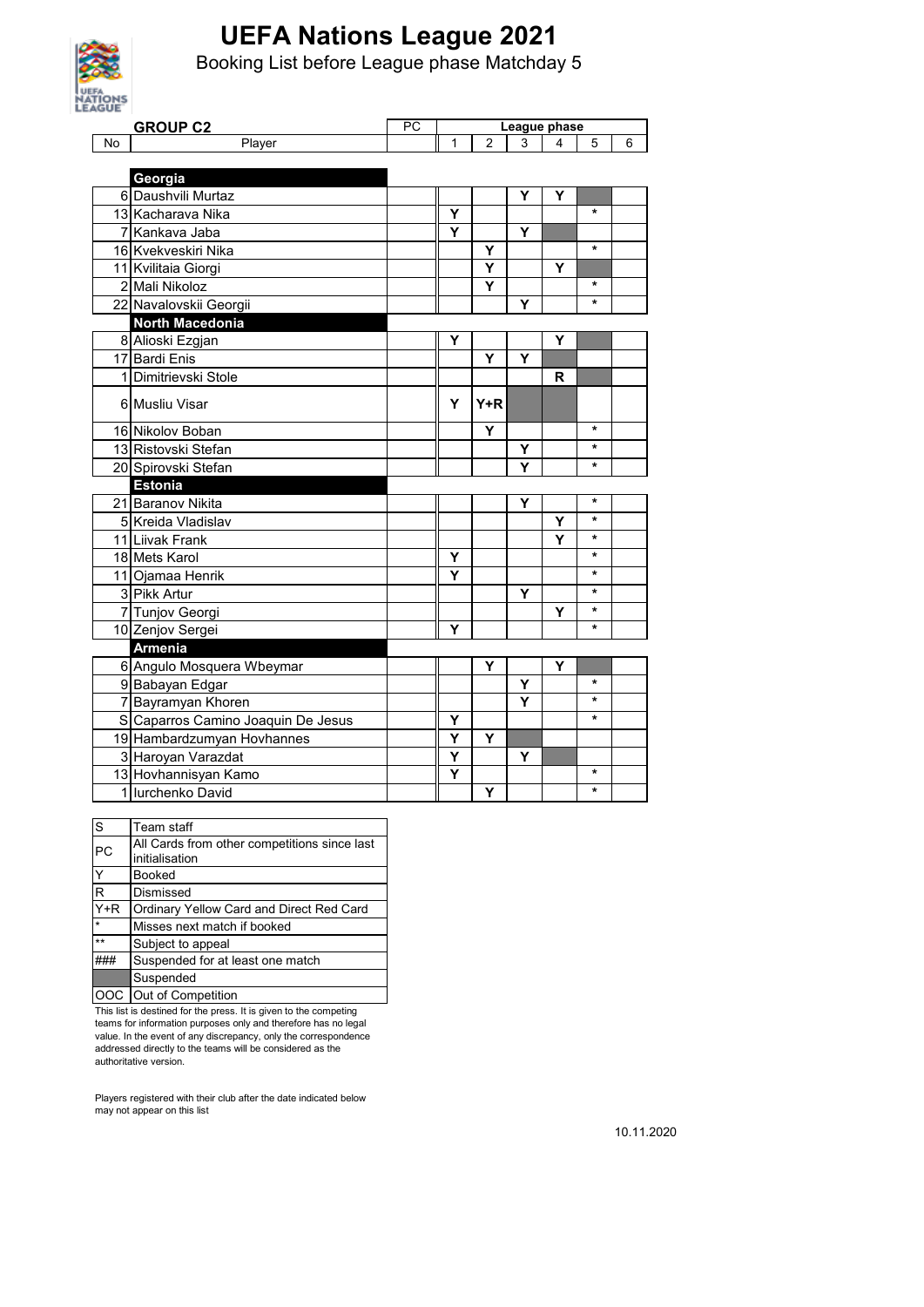

Booking List before League phase Matchday 5

| AGUE      |                           |    |              |                |   |   |         |   |
|-----------|---------------------------|----|--------------|----------------|---|---|---------|---|
|           | <b>GROUP C3</b>           | PC | League phase |                |   |   |         |   |
| <b>No</b> | Player                    |    | 1            | $\overline{2}$ | 3 | 4 | 5       | 6 |
|           |                           |    |              |                |   |   |         |   |
|           | Greece                    |    |              |                |   |   |         |   |
|           | 2 Bakakis Michail         |    | Υ            |                |   |   | *       |   |
|           | 5 Bouchalakis Andreas     |    |              |                |   | Y | $\star$ |   |
|           | 10 Fortounis Konstantinos |    |              |                | Y |   | $\star$ |   |
|           | 9 Koulouris Efthymios     |    |              | Υ              |   |   | $\star$ |   |
|           | 21 Kourmpelis Dimitrios   |    |              | Ÿ              |   | Y |         |   |
|           | 15 Rota Lazaros           |    |              |                | Y |   | $\star$ |   |
|           | Kosovo                    |    |              |                |   |   |         |   |
|           | 23 Berisha Bernard        |    |              | Y              |   |   | *       |   |
|           | 14 Berisha Valon          |    |              | Ý              |   |   | $\star$ |   |
|           | S Challandes Bernard      |    |              | Y              |   |   | $\star$ |   |
|           | 2 Hadergjonaj Florent     |    |              |                |   | Y | *       |   |
|           | 8 Hasani Florent          |    |              |                |   | Y | $\star$ |   |
|           | 17 Kololli Benjamin       |    |              |                |   | R |         |   |
|           | 21 Nuhiu Atdhe            |    |              | Y              |   |   | $\star$ |   |
|           | 19 Pagarada Leart         |    |              |                | Y |   | $\star$ |   |
|           | 11 Rashani Elbasan        |    |              |                | Ý |   | $\star$ |   |
|           | 5 Shala Herolind          |    | Y            |                |   | Y |         |   |
|           | Slovenia                  |    |              |                |   |   |         |   |
|           | 6 Bijol Jaka              |    | Υ            |                |   | Y |         |   |
|           | 4 Blazic Miha             |    | Y            |                |   |   | $\star$ |   |
|           | 5 Kouter Nino             |    |              | Υ              |   |   | $\star$ |   |
|           | 20 Stojanović Petar       |    |              | Y              | Y |   |         |   |
|           | 10 Zajc Miha              |    | Y            |                |   |   | *       |   |
|           | <b>Moldova</b>            |    |              |                |   |   |         |   |
|           | 4 Armaş Igor              |    |              |                | Y |   | $\star$ |   |
|           | 13 Caimacov Mihail        |    |              |                | Y |   | $\star$ |   |
|           | 7 Ionita Artur            |    |              | Υ              |   |   | *       |   |
|           | 19 Nicolaescu Ion         |    |              |                | Y | Y |         |   |
|           | 20 Platica Sergiu         |    | Y            |                |   | Ý |         |   |
|           | 5 Posmac Veaceslav        |    |              | Y              | R |   | $\star$ |   |
|           | 14 Racu Petru             |    |              |                | Υ |   | *       |   |
|           | 21 Rata Vadim             |    |              | Y              |   |   | *       |   |

| S            | Team staff                                   |
|--------------|----------------------------------------------|
| PC           | All Cards from other competitions since last |
|              | initialisation                               |
| Y            | <b>Booked</b>                                |
| $\mathsf{R}$ | Dismissed                                    |
| $Y+R$        | Ordinary Yellow Card and Direct Red Card     |
| $\star$      | Misses next match if booked                  |
| **           | Subject to appeal                            |
|              | Suspended for at least one match             |
|              | Suspended                                    |
|              | Out of Competition                           |

This list is destined for the press. It is given to the competing teams for information purposes only and therefore has no legal value. In the event of any discrepancy, only the correspondence addressed directly to the teams will be considered as the authoritative version.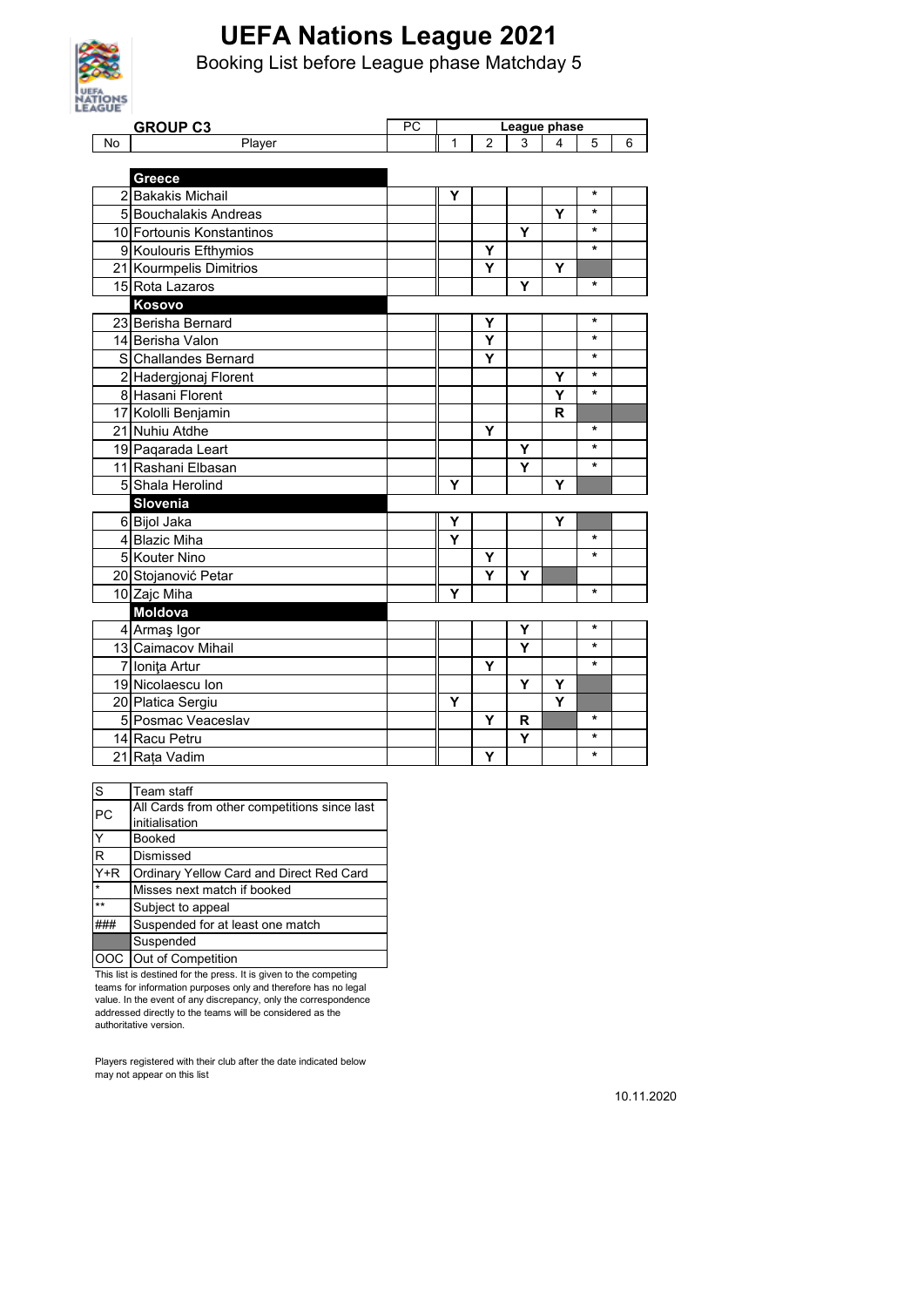

Booking List before League phase Matchday 5

| <b>AGUE</b> |                          |           |              |                         |   |   |         |   |
|-------------|--------------------------|-----------|--------------|-------------------------|---|---|---------|---|
|             | <b>GROUP C4</b>          | <b>PC</b> | League phase |                         |   |   |         |   |
| No          | Player                   |           | 1            | $\overline{2}$          | 3 | 4 | 5       | 6 |
|             |                          |           |              |                         |   |   |         |   |
|             | <b>Albania</b>           |           |              |                         |   |   |         |   |
|             | 22 Abrashi Amir          |           | Υ            |                         |   |   | *       |   |
|             | 7 Bare Keidi             |           |              |                         |   | Y | *       |   |
|             | 16 Broja Armando         |           |              |                         | Υ |   | *       |   |
|             | 17 Dermaku Kastriot      |           |              |                         | Y |   | $\star$ |   |
|             | 4 Hysaj Elseid           |           |              | R                       |   |   |         |   |
|             | 15 Kumbulla Marash       |           |              |                         |   | Y | $\star$ |   |
|             | 14 Laci Qazim            |           |              | Y                       |   | Y |         |   |
|             | <b>Belarus</b>           |           |              |                         |   |   |         |   |
|             | 2 Drahun Stanislau       |           | Υ            |                         |   |   | *       |   |
|             | 9 Ebonh Nhome Afryd Maks |           |              | Y                       | Υ |   |         |   |
|             | 6 Hramyka Valery         |           |              |                         | Y |   | $\star$ |   |
|             |                          |           |              |                         |   |   |         |   |
|             | Lithuania                |           |              |                         |   |   |         |   |
|             | 23 Baravykas Rolandas    |           | Y            |                         |   |   | *       |   |
|             | 17 Dapkus Martynas       |           |              |                         | Υ | Y |         |   |
|             | 19 Kazlauskas Donatas    |           |              | Υ                       | Y |   |         |   |
|             | 15 Lasickas Justas       |           |              | $\overline{\mathsf{Y}}$ |   |   | $\star$ |   |
|             | 13 Mikoliunas Saulius    |           | Υ            |                         |   |   | *       |   |
|             | 3 Palionis Markus        |           | Y            |                         |   |   | *       |   |
|             | 7 Sirgedas Gratas        |           | Y            |                         |   |   | *       |   |
|             | S Skerla Andrius         |           |              |                         |   | Y | ¥       |   |
|             | 8 Vaitkunas Egidijus     |           |              |                         | Y |   | $\star$ |   |
|             | Vorobjovas Modestas      |           |              | Y                       | Y |   |         |   |
|             | <b>Kazakhstan</b>        |           |              |                         |   |   |         |   |
|             | 6 Abiken Aibol           |           | Y            |                         |   |   | $\star$ |   |
|             | 21 Beisebekov Abzal      |           |              | Y                       |   |   | $\star$ |   |
|             | 23 Bystrov Marat         |           |              |                         | Υ |   | $\star$ |   |
|             | 2 Malyy Sergey           |           | Y            | Υ                       |   | Υ | *       |   |
|             | 16 Suyumbayev Gafurzhan  |           |              | Y                       | Υ |   |         |   |

| S                 | Team staff                                   |
|-------------------|----------------------------------------------|
| PC                | All Cards from other competitions since last |
|                   | initialisation                               |
|                   | Booked                                       |
| R                 | Dismissed                                    |
| $\overline{Y}$ +R | Ordinary Yellow Card and Direct Red Card     |
| $\star$           | Misses next match if booked                  |
| $***$             | Subject to appeal                            |
|                   | Suspended for at least one match             |
|                   | Suspended                                    |
|                   | Out of Competition                           |

This list is destined for the press. It is given to the competing teams for information purposes only and therefore has no legal value. In the event of any discrepancy, only the correspondence addressed directly to the teams will be considered as the authoritative version.

Players registered with their club after the date indicated below may not appear on this list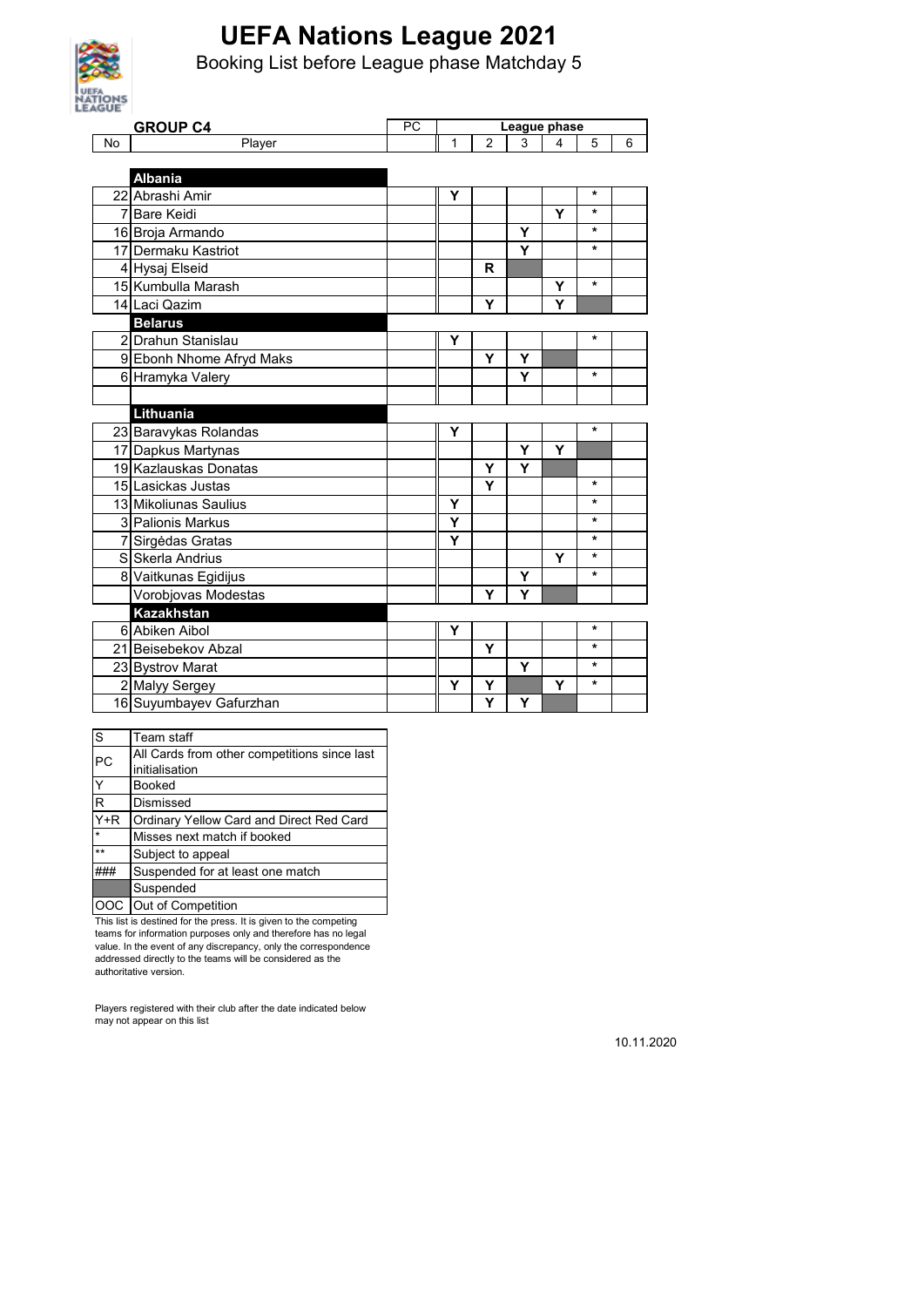

Booking List before League phase Matchday 5

| AGUE | <b>GROUP D1</b>                 | PC | League phase |                |                         |   |         |   |
|------|---------------------------------|----|--------------|----------------|-------------------------|---|---------|---|
| No   | Player                          |    | 1            | $\overline{2}$ | 3                       | 4 | 5       | 6 |
|      |                                 |    |              |                |                         |   |         |   |
|      | <b>Faroe Islands</b>            |    |              |                |                         |   |         |   |
|      | 2 Danielsen Jóannes Kalsø       |    | Y            |                |                         |   | $\star$ |   |
|      | 6 Hansson Hallur                |    |              | Y              |                         | Y |         |   |
|      | 5 Nattestad Sonni Ragnar        |    |              |                | Υ                       |   | $\star$ |   |
|      | 18 Olsen Meinhard               |    |              |                |                         | Y | $\star$ |   |
|      | 22 Olsen Andreas Lava           |    |              |                |                         | Y | $\star$ |   |
|      | 8 Olsen Brandur Hendriksson     |    | Y            |                |                         | Y |         |   |
|      | 10 Vatnhamar Sølvi              |    | Y            |                |                         |   | $\star$ |   |
|      | 4 Vatnsdal Heini                |    |              | Υ              |                         |   | $\star$ |   |
|      | Latvia                          |    |              |                |                         |   |         |   |
|      | 6 Černomordijs Antonijs         |    |              | Y              |                         |   | $\star$ |   |
|      | 14 Ciganiks Andrejs             |    |              |                |                         | Υ | $\star$ |   |
|      | 22 Gutkovskis Vladislavs        |    | R            |                |                         |   |         |   |
|      | 21 Kārkliņš Krišs               |    |              |                |                         | Υ | $\star$ |   |
|      | 2 Krollis Raimonds              |    |              | Υ              |                         |   | $\star$ |   |
|      | 3 Ošs Mārcis                    |    |              |                | Υ                       |   | $\star$ |   |
|      | 8 Rugins Ritvars                |    |              |                | Y                       |   | $\star$ |   |
|      | 4 Tobers Kristers               |    |              |                |                         | Y | $\star$ |   |
|      | 20 Uldrikis Roberts             |    |              |                | $\overline{\mathsf{Y}}$ |   | $\star$ |   |
|      | 17 Zjuzins Artūrs               |    |              | Y              |                         | Y |         |   |
|      | Andorra                         |    |              |                |                         |   |         |   |
|      | 17 Cervós Moro Joan             |    |              |                | Υ                       |   | $\star$ |   |
|      | 14 Fernandez Betriu Ricard      |    |              |                |                         | Y | $\star$ |   |
|      | 5 Garcia Miramontes Emili Josep |    |              | Y              |                         |   | $\star$ |   |
|      | S Labaien Eguiguren Igor        |    |              |                |                         | Υ | $\star$ |   |
|      | 2 Martinez Alejo Cristian       |    |              |                | Υ                       |   | $\star$ |   |
|      | 7 Pujol Pons Marc               |    | Y            |                |                         | Y |         |   |
|      | 4 Rebes Ruiz Marc               |    | Y            | Y              |                         |   |         |   |
|      | 18 Rubio Gomez Jesus            |    | Y            |                |                         |   | $\star$ |   |
|      | 23 Rubio Gómez Jordi            |    |              |                |                         | Υ | $\star$ |   |
|      | 15 San Nicolas Schellens Moises |    | Y            | Υ              |                         | Y | $\star$ |   |
|      | 3 Vales Gonzalez Marc           |    | Y            |                | Y                       |   |         |   |
|      | <b>Malta</b>                    |    |              |                |                         |   |         |   |
|      | 5 Agius Andrei                  |    |              |                |                         | Y | $\star$ |   |
|      | 4 Borg Steve                    |    |              |                | Y                       | Y |         |   |
|      | 6 Guillaumier Matthew           |    | Υ            | Υ              |                         |   |         |   |
|      | S Mangia Devis                  |    | Y            |                |                         | Υ | *       |   |
|      | 7 Mbong Joseph                  |    |              | Υ              |                         |   | $\star$ |   |
|      | 9 Nwoko Kyrian                  |    | Y            |                |                         |   | *       |   |

| S                 | Team staff                                   |  |  |  |
|-------------------|----------------------------------------------|--|--|--|
| PC                | All Cards from other competitions since last |  |  |  |
|                   | initialisation                               |  |  |  |
| Y                 | Booked                                       |  |  |  |
| R                 | Dismissed                                    |  |  |  |
| $\overline{Y}$ +R | Ordinary Yellow Card and Direct Red Card     |  |  |  |
| $\star$           | Misses next match if booked                  |  |  |  |
| $***$             | Subject to appeal                            |  |  |  |
|                   | Suspended for at least one match             |  |  |  |
|                   | Suspended                                    |  |  |  |
| OOC.              | Out of Competition                           |  |  |  |

This list is destined for the press. It is given to the competing teams for information purposes only and therefore has no legal value. In the event of any discrepancy, only the correspondence addressed directly to the teams will be considered as the authoritative version.